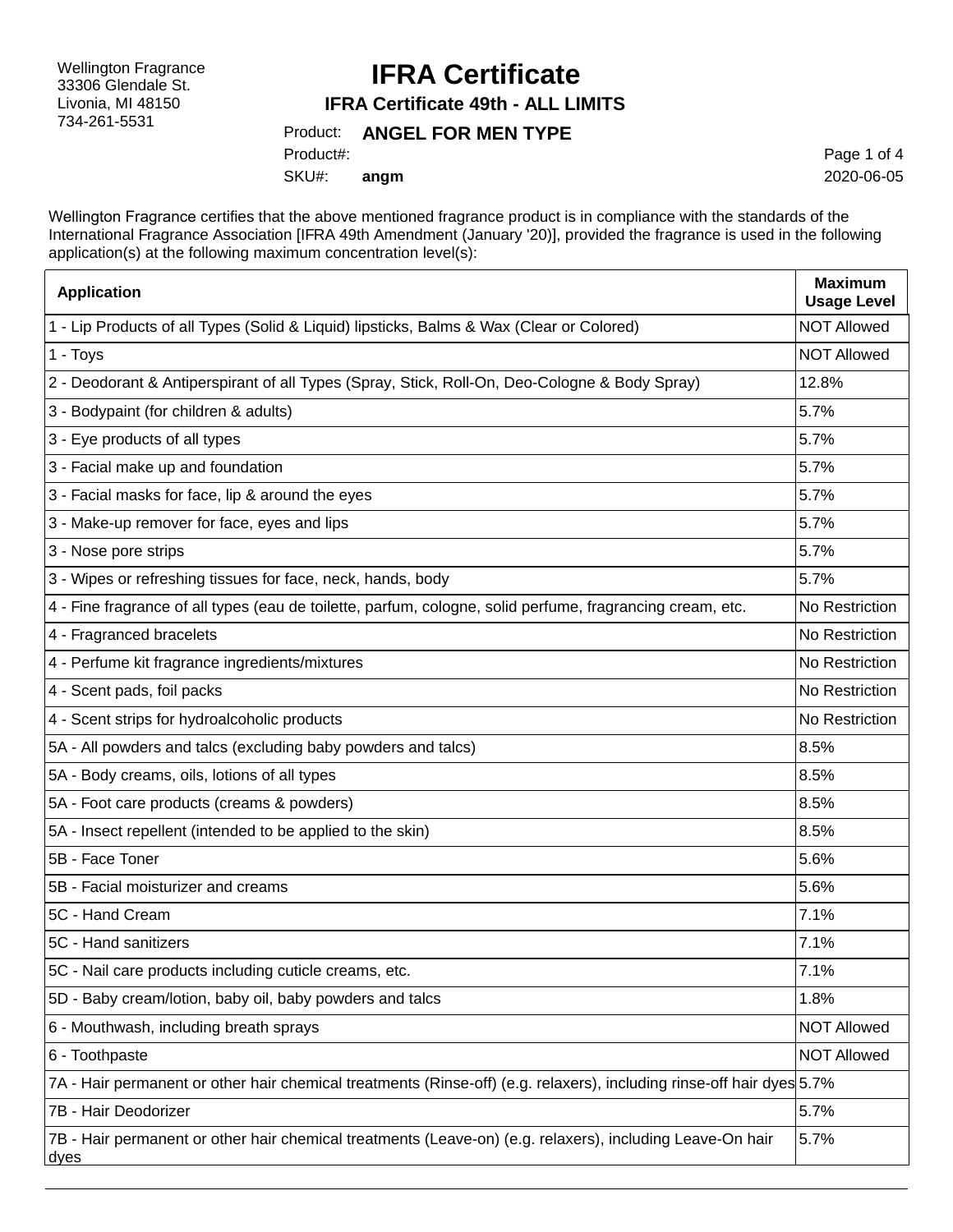# **IFRA Certificate**

**IFRA Certificate 49th - ALL LIMITS**

### Product: **ANGEL FOR MEN TYPE**

Product#:

SKU#: **angm**

Page 2 of 4 2020-06-05

| <b>Application</b>                                                                                                                             | <b>Maximum</b><br><b>Usage Level</b> |
|------------------------------------------------------------------------------------------------------------------------------------------------|--------------------------------------|
| 7B - Hair sprays of all types (pumps, aerosol sprays, etc.)                                                                                    | 5.7%                                 |
| 7B - Hair styling aids Non-Sprays (mousse, gels, leave in conditioners)                                                                        | 5.7%                                 |
| 7B - Shampoo - Dry (waterless shampoo)                                                                                                         | 5.7%                                 |
| 8 - Baby Wipes                                                                                                                                 | 1.8%                                 |
| 8 - Intimate wipes                                                                                                                             | 1.8%                                 |
| 8 - Tampons                                                                                                                                    | 1.8%                                 |
| 8 - Toilet Paper (wet)                                                                                                                         | 1.8%                                 |
| 9 - All depilatories (including facial) and waxes for mechanical hair removal                                                                  | 14.2%                                |
| 9 - Baby wash, bath, shampoo                                                                                                                   | 14.2%                                |
| 9 - Bar Soap                                                                                                                                   | 14.2%                                |
| 9 - Bath gels, foams, mousses, salts, oils and other products added to bathwater                                                               | 14.2%                                |
| 9 - Body washes and shower gels of all types                                                                                                   | 14.2%                                |
| 9 - Cleanser for face, eyes and lips                                                                                                           | 14.2%                                |
| 9 - Conditioner (rinse-off)                                                                                                                    | 14.2%                                |
| 9 - Foot care products (feet are placed in a bath for soaking)                                                                                 | 14.2%                                |
| 9 - Liquid soap                                                                                                                                | 14.2%                                |
| 9 - Shampoo of all type                                                                                                                        | 14.2%                                |
| 9 - Shampoos for pets                                                                                                                          | 14.2%                                |
| 9 - Shaving creams of all types (stick, gels, foams, etc.)                                                                                     | 14.2%                                |
| 10A - Dry cleaning kits                                                                                                                        | 14.2%                                |
| 10A - Fabric softeners of all types including fabric softener sheets                                                                           | 14.2%                                |
| 10A - Floor wax                                                                                                                                | 14.2%                                |
| 10A - Fragranced oil for lamp ring, reed diffusers, pot-pourri, etc.                                                                           | 14.2%                                |
| 10A - Hand dishwashing detergent (including concentrates)                                                                                      | 14.2%                                |
| 10A - Hand wash laundry detergent (including concentrates)                                                                                     | 14.2%                                |
| 10A - Hard surface cleaners of all types (bathroom and kitchen cleansers, furniture polish, etc.)                                              | 14.2%                                |
| 10A - Household cleaning products, leather cleaning wipes, stain removers, fabric enhancing sprays,                                            | 14.2%                                |
| 10A - Household cleaning products, other types including fabric cleaners, soft surface cleaners, carpet<br>cleaners, furniture polishes sprays | 14.2%                                |
| 10A - Household cleaning products, treatment products for textiles (starch sprays, fabric treated with<br>fragrances after wash, deodorizers)  | 14.2%                                |
| 10A - Laundry pre-treatment of all types (e.g. paste, sprays, sticks)                                                                          | 14.2%                                |
| 10A - Machine laundry detergents with skin contact (e.g. liquids, powders) including concentrates                                              | 14.2%                                |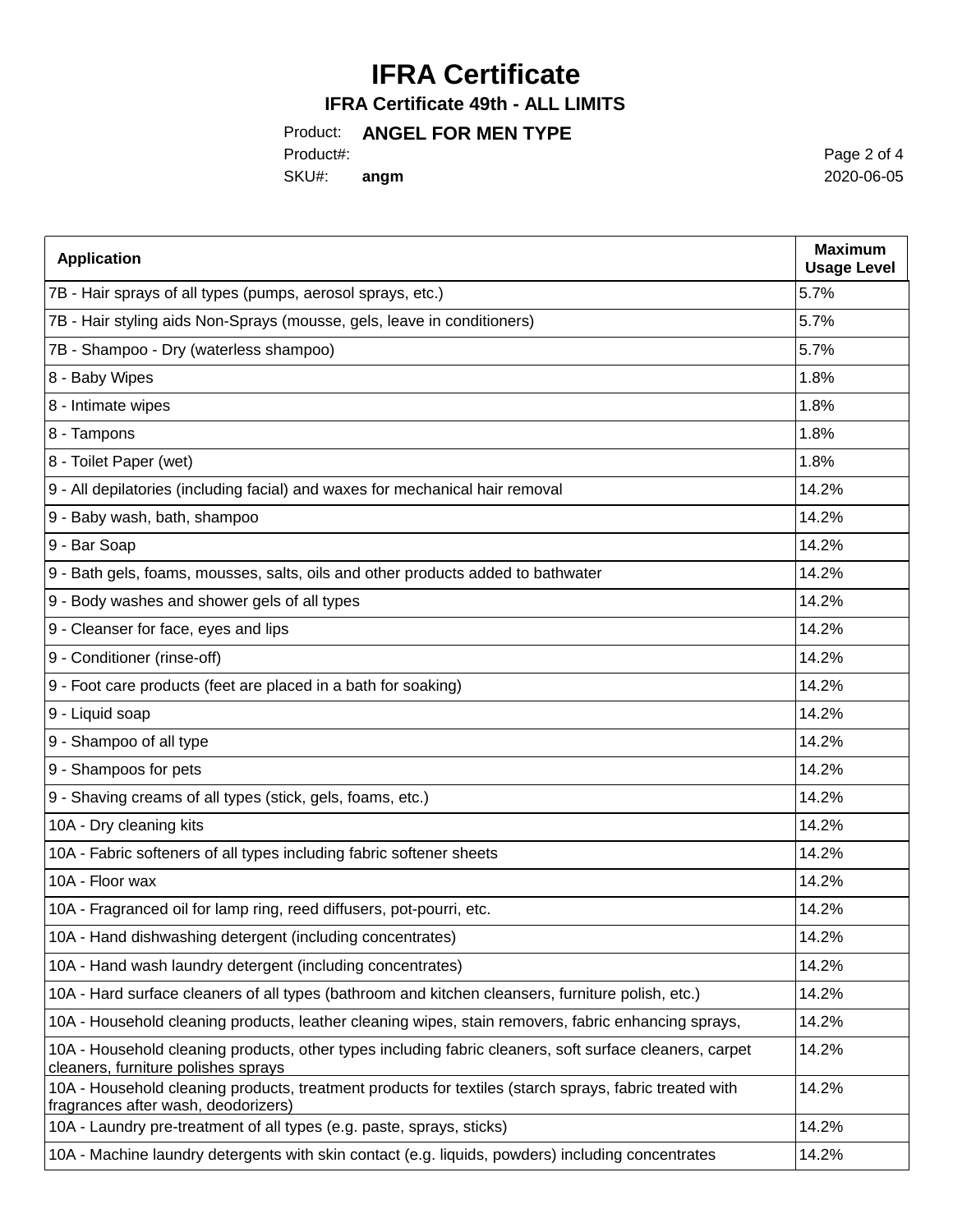# **IFRA Certificate**

### **IFRA Certificate 49th - ALL LIMITS**

### Product: **ANGEL FOR MEN TYPE**

Product#:

SKU#: **angm**

Page 3 of 4 2020-06-05

| <b>Application</b>                                                                                                                  | <b>Maximum</b><br><b>Usage Level</b> |
|-------------------------------------------------------------------------------------------------------------------------------------|--------------------------------------|
| 10A - Odored distilled water (that can be added to steam irons)                                                                     | 14.2%                                |
| 10A - Toilet seat wipes                                                                                                             | 14.2%                                |
| 10B - Aerosol/spray insecticides                                                                                                    | 90.0%                                |
| 10B - Air freshener sprays, including aerosol and pump                                                                              | 90.0%                                |
| 10B - Sprays (of all types) applied to animals                                                                                      | 90.0%                                |
| 11A - Adult incontinence pant, pad                                                                                                  | 1.8%                                 |
| 11A - Diapers (baby & adult)                                                                                                        | 1.8%                                 |
| 11A - Feminine hygiene conventional pads, liners, interlabial pads                                                                  | 1.8%                                 |
| 11A - Toilet paper (dry)                                                                                                            | 1.8%                                 |
| 11B - Facial masks (paper/protective) e.g. surgical masks not used as medical device                                                | 1.8%                                 |
| 11B - facial tissues (dry tissues)                                                                                                  | 1.8%                                 |
| 11B - Fertilizers, Solid (pellet or powder)                                                                                         | 1.8%                                 |
| 11B - Napkins                                                                                                                       | 1.8%                                 |
| 11B - Paper towels                                                                                                                  | 1.8%                                 |
| 11B - Scented socks, gloves                                                                                                         | 1.8%                                 |
| 11B - Tights with moisturizers                                                                                                      | 1.8%                                 |
| 11B - Wheat bags                                                                                                                    | 1.8%                                 |
| 12 - Air delivery systems                                                                                                           | No Restriction                       |
| 12 - Air fresheners and fragrancing of all types (Concentrated Aerosol metered doses, plug-ins, closed<br>systems, solid substrate) | No Restriction                       |
| 12 - Air fresheners and fragrancing of all types (incense, liquid refills (Cartridge), air freshening crystals)                     | No Restriction                       |
| 12 - Air fresheners and fragrancing of all types (membrane delivery, electical, powders, fragrancing sachets)                       | No Restriction                       |
| 12 - Candles of all types (including encased)                                                                                       | No Restriction                       |
| 12 - Cat litter                                                                                                                     | No Restriction                       |
| 12 - Cell phone cases                                                                                                               | No Restriction                       |
| 12 - Deodorizers/maskers not intended for skin contact (e.g. fabric drying machine deodorizers, carpet<br>powders)                  | No Restriction                       |
| 12 - Dishwash detergent and deodorizers - for Machine Wash                                                                          | No Restriction                       |
| 12 - Fuels                                                                                                                          | No Restriction                       |
| 12 - Insecticides (e.g. mosquito coil, paper, electrical, for clothing) excluding aerosols/sprays                                   | No Restriction                       |
| 12 - Joss sticks or incense sticks                                                                                                  | No Restriction                       |
| 12 - Laundry detergents with minimal skin contact (e.g. liquid tabs, pods)                                                          | No Restriction                       |
| 12 - Olfactive Board Games                                                                                                          | No Restriction                       |